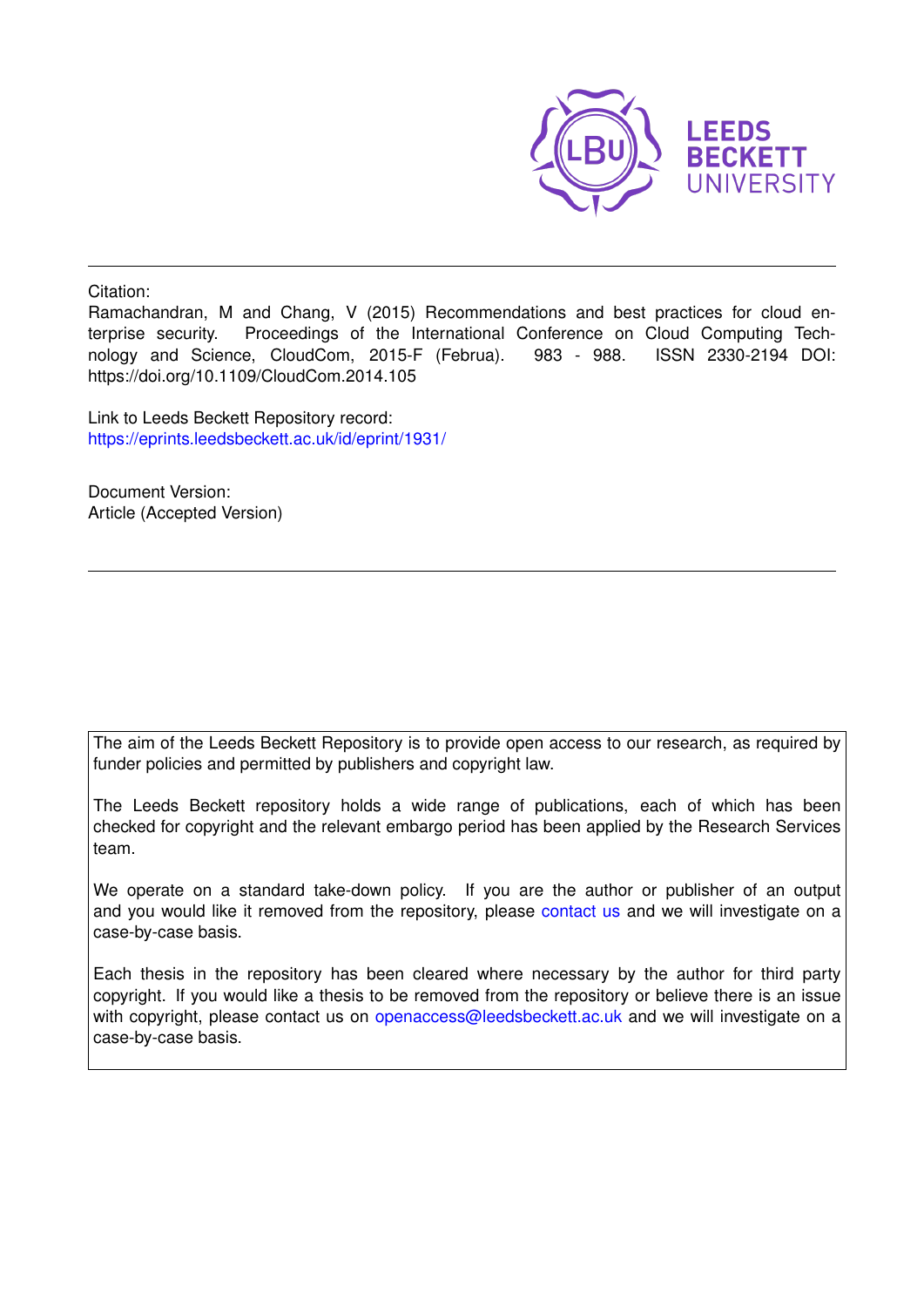# **Recommendations and Best Practices for Cloud Enterprise Security**

Muthu Ramachandran

School of Computing, Creative Technologies, and Engineering, Leeds Beckett University Headingley Campus, Leeds LS6 3QS UK e-mail: M.Ramachandran@leedsbeckett.ac.uk

*Abstract***— Enterprise security is essential to achieve global information security in business and organizations. Enterprise Cloud computing is a new paradigm for that enterprise where businesses need to be secured. Enterprise Cloud computing has established its businesses and software as a service paradigm is increasing its demand for more services. However, this new trend needs to be more systematic with respect to Enterprise Cloud security. Enterprise Cloud security is the key factor in sustaining Enterprise Cloud technology by building-in trust. For example, current challenges that are witnessed today with cyber security and application security flaws are important lessons to be learned. It also has provided best practices that can be adapted. Similarly, as the demand for Enterprise Cloud services increases and so increased importance sought for security and privacy. This paper presents recommendations for enterprise security to analyze and model Enterprise Cloud organizational security of the Enterprise Cloud and its data. In particular, Enterprise Cloud data and Enterprise Cloud storage technologies have become more commonly used in organization that adopt Cloud Computing. Therefore, building trust for Enterprise Cloud users should be the one of the main focuses of Enterprise Cloud computing research.**

*Keywords- Cloud enterprise security; Security framework; Cloud security best practice*

## I. INTRODUCTION

Enterprise Cloud computing technology has emerged to provide a more cost effective solution to businesses and services while making use of inexpensive computing solutions which combines pervasive, internet, and virtualization technologies [1-3]. Enterprise Cloud computing is emerging rapidly and software as a service paradigm is increasing its demand for more services. However, this new trend needs to be more systematic with respect to software engineering and its related processes. For example, while dealing with current challenges faced with cyber security and application security flaws, lessons learned and best practices should be adopted [4]. Similarly, as the demand for Enterprise Cloud services increases and so increased importance sought for security and privacy do. The business of Enterprise Cloud technology can only be financially sustained if we can maintain balance between demand for services in-line with improved Enterprise Cloud security and privacy. Enterprise Cloud computing is also concerned with both service providers and consumers. Enterprise Cloud service providers, including Microsoft, Google, Salesforce.com,, Amazon, Oracle are able to

Victor Chang School of Computing, Creative Technologies, and Engineering, Leeds Beckett University Headingley Campus, Leeds LS6 3QS, UK e-mail: V.I.Chang@leedsbeckett.ac.uk

leverage Enterprise Cloud technology with pay-per-use business model with on-demand elasticity by which resources can be expanded or shortened based on service requirements [1, 5]. They often try to co-locate their servers in order to save cost. The every effort by several other enterprises to establish their Enterprise Cloud efforts is used to build their own Enterprise Cloud (private Enterprise Clouds) on their premises. However, it cannot afford to compromise security due to the increasing demands and uses on their applications and data. An important issue is to develop a legitimate and controlled way of establishing service-level-agreements with their clients and to embed these rules to be built-in with services [5, 6]. This offers benefits for consumers, since they can apply best practice security measures, principles, and frameworks [3, 4]. To present our research in the Enterprise Cloud Framework, the breakdown of this paper is as follows. Section II describes the related work for Enterprise Cloud security. Section III presents the issues and opportunities for Cloud Enterprise security. Section IV explains key performance indicators for a good framework and Section V sums up the Conclusion and future work.

### II. RELATED WORK

## *A. Background*

In Section II, we present the related work to Enterprise Cloud security, including the background information as follows. Enterprises Engineering incorporates a systematic and comprehensive approach to modeling, designing, and developing enterprises include software and service based enterprises. Chang et al [3] describes a comprehensive framework which can be adopted by enterprises engineering methods and concepts. To further the development, Chang et al [7] demonstrate their framework that uses multilayered security in Cloud environments. They explain their system design, implementation, experiments, results and their discussion. They also use penetration testing to show their proposed work can filter and block more than 99% of the malicious attack. With an increasing concern for enterprise security, users and organizations can see clearly about the benefits of adopting a security framework [4, 5, 7]

The use of Cloud and internet technology has revolutionized the way we live on a daily basis [4]. The use of internet is growing rapidly from devices, appliances and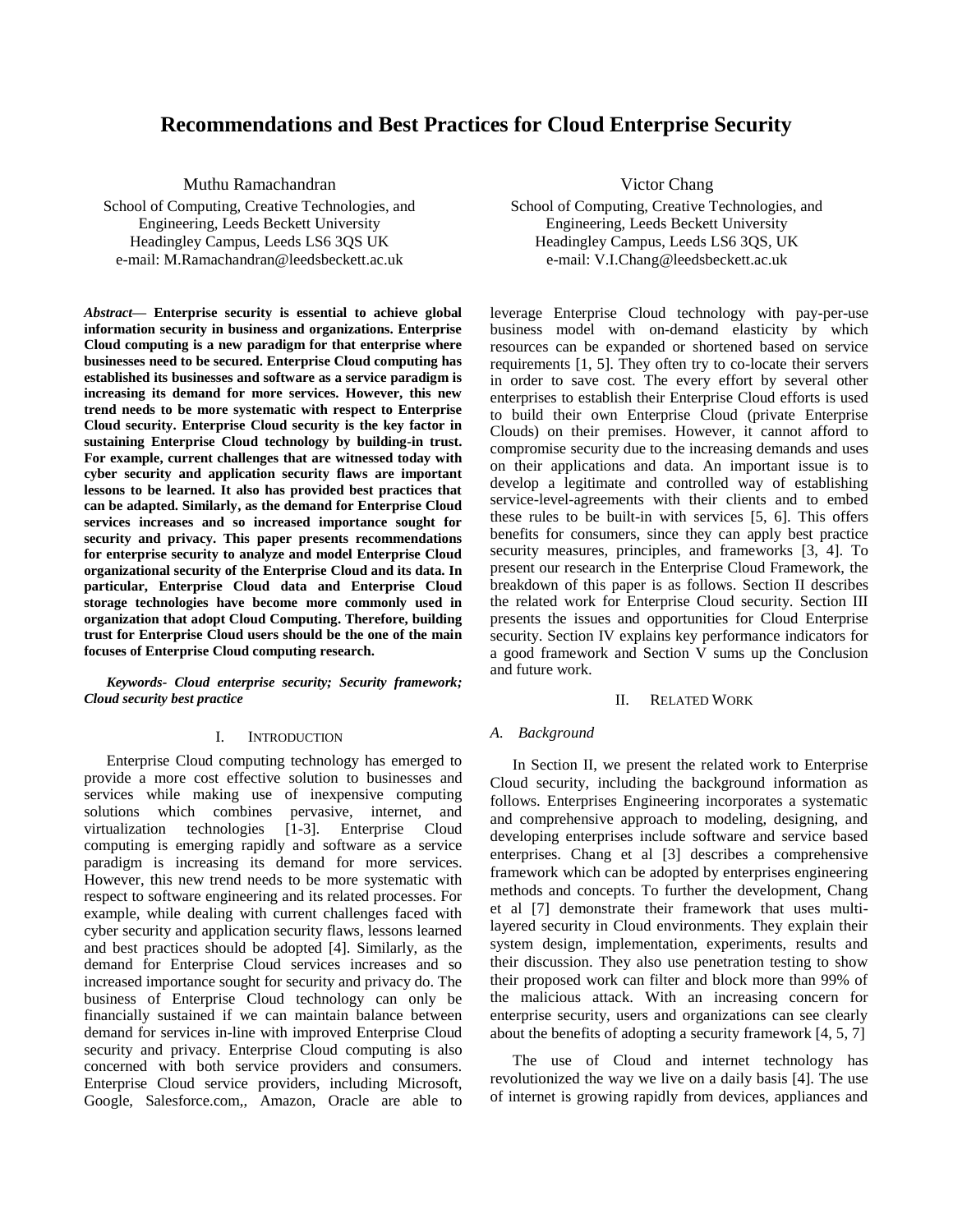Enterprise Cloud computing, which has emerged to address a cost-effective solution for businesses [1, 4]. However, security, trust and privacy are the most common Enterprise Cloud concerns [4-6]. Therefore, achieving security for Enterprise Cloud computing is the main aim of this paper. It is a challenge to protect users from security related attacks which can happen unexpectedly. This is insufficient for Enterprise Cloud service providers who offer three different types of services such as Software as a Service (SaaS), Platform as a Service (PaaS), and Infrastructure as a Service (IaaS). Hence, there is a need for going beyond boundaries of existing security techniques such as password protection, virus checks and secured financial transaction techniques. The followings are categories of the broad spectrum of security related research that are undertaken [4, 5, 8]:

- Application software security deals with how we can build enterprises that can automatically protect itself.
- Network (LAN, MAN, GAN), Wireless network security, and Platform Security include Operating Enterprises, Virtualization, and other enterprise software.
- Convergence network security where converging, multi-network media infrastructures, social networks and technologies, which is one of the emerging areas of research.
- Service-oriented security where issues related to enterprise services such as denial of service attacks, distributed denial of services, and web services.
- Enterprise Cloud security deals with services security, data security and privacy so that services delivered and assets are protected.
- Open-source software security deals with issues such as trust, certification and qualification models.
- Software components and architecture security deals with building components and architectures with security can be used as plug-ins.
- Web services security is essential to ensure secure services are delivered with integrity
- Enterprises &Software security engineering deals with building security in (BSI) right from requirements. This also considers developing software applications with BSI.

### *B. Definitions*

In this section, we explain definitions of key security terms used in the Enterprise Cloud security.

*Identification* is a basic and the first process of establishing and distinguishing amongst person/user. Often we use alphanumerical string as user identification key and some may use your email itself as the user identification key and this can be checked against when a user login into the enterprise. Authentication and authorisation are two distinct forms of allowing users to access what they are not allowed to access any information in the enterprise.

*Privacy* is the key to maintaining the success of Enterprise Cloud computing and its impact on sharing information for social networking and teamwork on a

specific project. This can be maintained by allowing users to choose when and what they wish to share in addition to allowing encryption & decryption facilities when they need to protect specific information/data/media content.

*Integrity* is defined as the basic feature of the human being as a process of maintaining consistency of actions, communications, values, methods, measures, principles, expectations, and outcomes. Ethical values are important for Enterprise Cloud service providers to protect integrity of Enterprise Cloud user's data with honesty, truthfulness and accuracy at all time. In Enterprise Cloud computing terms, we can achieve integrity by maintaining regular redundancy checks and digital certification in addition to other basic security features of maintaining identification, authentication, and authorisation. *Durability* is also known as, persistency of user actions and services in use should include sessions and multiple sessions.

In general, we can emphasis on basic of security principle into three main categories as Identification, Authentication, and Authorisation (IAA). The basic process is a cyclic in nature can be defined based on IAA steps. This is a recursive process which must be applied to every action, transactions, and service provisions.

## *C. Enterprise Security Framework for Enterprise Cloud Services*

Capturing and identifying requirements for security explicitly is one of challenges in software engineering. Often security is considered as one the non-functional requirements which have been considered as constraints identified during and after software has been developed and deployed. However, it has an impact on the functionality of the enterprise. Therefore, a priority is to specify security requirements explicitly throughout the security-specific lifecycle phases as part of achieving BSI (security requirements, design for security, security testing & securability testing). Tondel et al. [9] has provided an extensive survey on security requirements methods which help to identify security requirements systematically and structure them. For example, Mead [10] for the SEI's (software Engineering Institute) has identified a method known as SQUARE (Secure Quality Requirements Engineering) and our earlier work on SysSQUARE [8] which has been extended to address Enterprise Cloud security EC-SQUARE (Enterprise Cloud security), is shown in Figure 1, towards enterprises security engineering method. Our extended method consists of nine steps as follow  $[5, 8]$ :

- *Agree on security definition* which means to define a set of acronyms, definitions, and domain-specific knowledge needs to be agreed by stakeholders. This will help identify and validate security-specific requirements clearly by stakeholders
- *Identify security goals* which means to clearly define what is expected by the enterprise with respect to security by the business drivers, policies, and procedures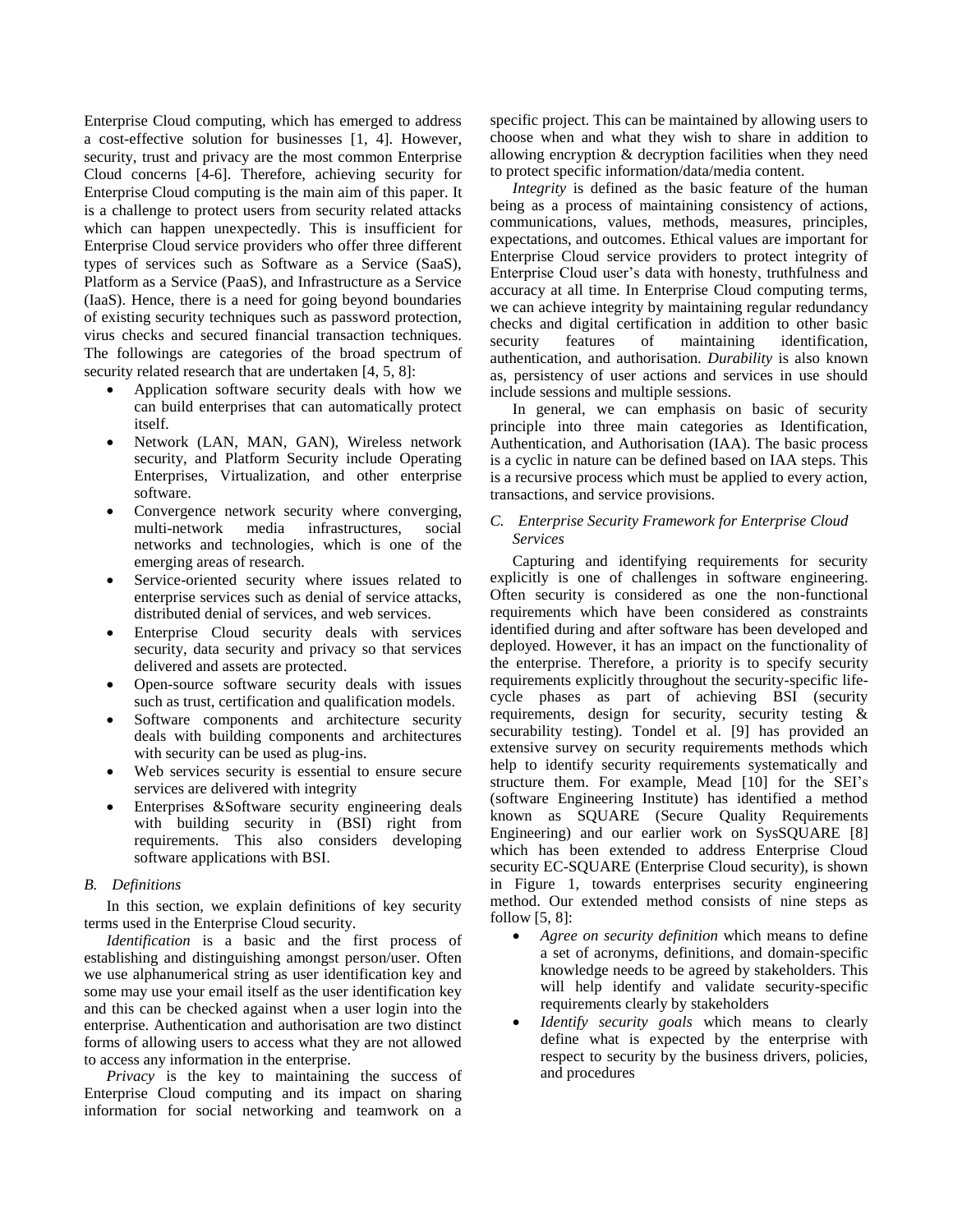- *Develop security artefacts* which means to develop scenarios, examples, misuse cases, templates for specifications, and forms
- *Perform security risk assessments* which means to conduct risk analysis for all security goals identified, conduct threat analysis
- *Select a security elicitation technique* which includes enterprise identification and analysis of security requirements from stakeholders in the forms of *interviews, business process modelling and simulations, prototypes*, *discussion and focus groups*. As part of this phase, one has also to identify level of security, cost-benefits analysis, and organisational culture, structure, and style.
- *Elicit security requirements,* which includes activities such as producing security requirements document based security specific principle structure as part of our goal of developing BSI earlier, risk assessment results, and techniques, identifies for analysis such as *business process modelling and simulations, threat modelling, and misuse cases*, etc.
- *Categorise & prioritise security requirements,* which include activities such as classifying and categorising security requirements based on company-specific requirements specification templates and to use our recommended security principles as this will help Enterprises Engineers to apply BSI and track security-specific requirements for validation & verification at all stages of the enterprises engineering life-cycle.
- *Identify enterprises data security requirements,* which include activities on extracting and carefully identifying data security and relevant subenterprises such as data centres, servers, Enterprise Cloud VM, and software security, SQL security, and other types of security that are relevant to data. This separation of concerns allows enterprises engineers to integrate, track, design, and develop data security as part of enterprise wide enterprises development.
- *Prioritise security requirements* which include activities of selecting and prioritising security requirements based on business goals as well as cost-benefit analysis.
- *Inspect security requirements* which means to conduct requirements validation process using requirements inspection and review meetings
- *Adopt SDP (Software Defined Protection) Layers for building enterprise security blueprint*

According to our EC-SQUARE model, the first phase starts with identifying security requirements that are achievable and agreed by all stakeholders who are involved in the process. The second step focuses mainly on developing a list all possible security goals as part of the business and functional goals. Thirdly, to develop a list of artefacts that are needed to achieve those security goals. Fourthly, to conduct a detailed risk assessment for each security goal identified and assessed. Clear identification of the requirements of the whole enterprise applications and to extract security requirements for those applications. Interact with stakeholders to clarify security requirements and the technology they want to use, and cost implications. Categorisation and prioritisation of security requirements will help achieve realistic goals against business targets. For example, for a networked enterprise, we need to separate the enterprise system into two further categories of security requirements such wired and wireless security enterprises. The EC-SQUARE method elicitation of security requirements have been applied to study the behaviour of threat modelling for Enterprise Cloud data security which has been presented in the last section of this chapter.



Figure 1. EC-SQUARE Model

## *D. Security Attributes*

Enterprise Cloud security attributes are important to Cloud security and our previous work has identified security attributes which belong to the following categories [2, 4]:

- Confidentiality, Privacy, and Trust These are well known basic attributes of digital security such as authentication and authorisation of information as well protecting privacy and trust
- Enterprise Cloud services security This includes security on all its services such as SaaS, PaaS, and IaaS. This is the key area of attention needed for achieving Enterprise Cloud security
- Data security This category is again paramount for sustaining Enterprise Cloud technology. This includes protecting and recovering planning for Enterprise Cloud data and service centres. It is also important to secure data in transactions.
- Physical protection of Enterprise Cloud assets This category belongs to protecting Enterprise Cloud centres and its assets.

The above Enterprise Cloud security attributes/characteristics are essential and useful to understand non-functional aspects of services development and service provision. These attributes are also useful for building security in (BSI) and maintaining security. The following section will identify some of the challenges, issues, and opportunities for tackling security-specific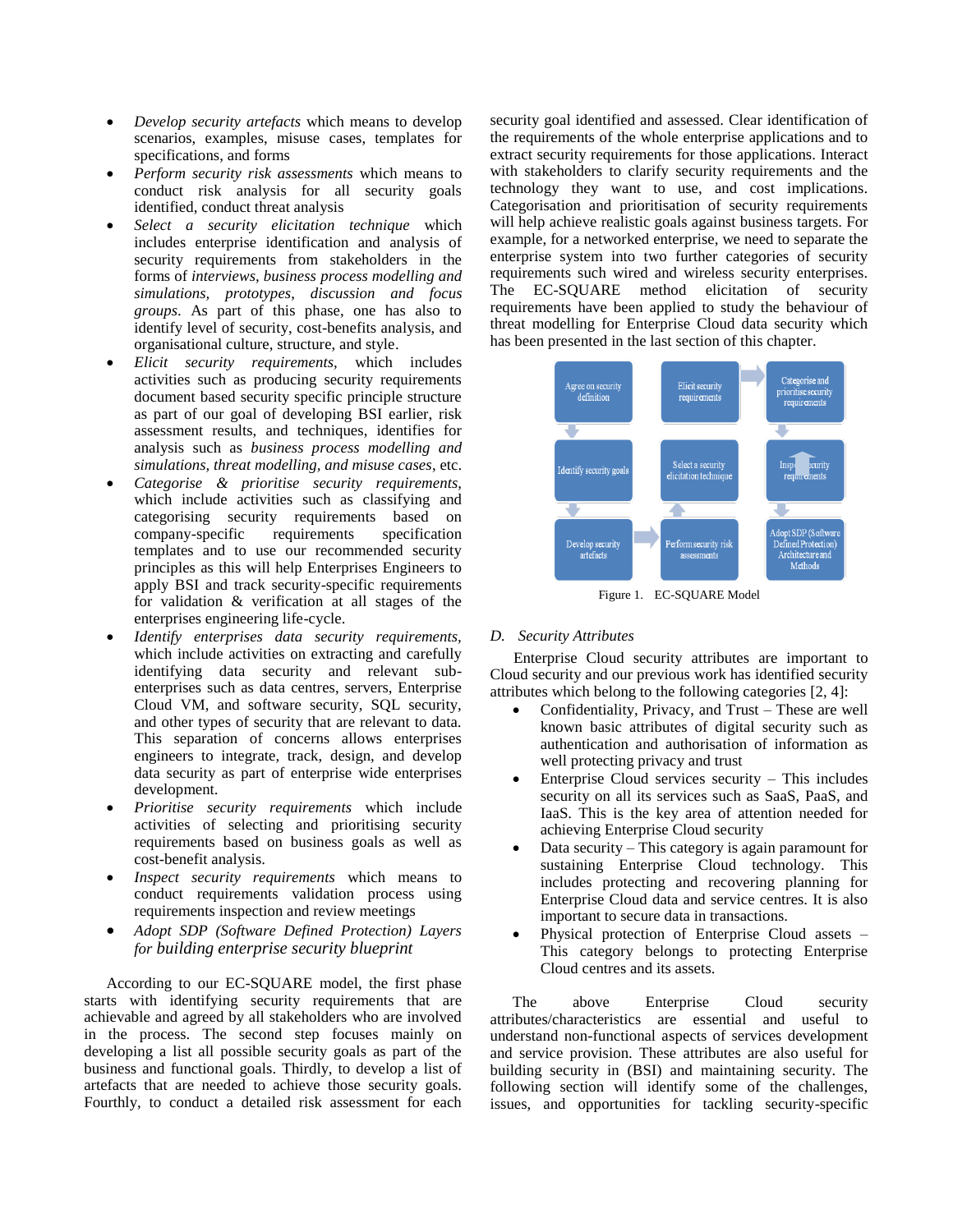enterprise development and how this can be applied to solve some of the key challenges that are facing Enterprise Cloud computing benefits. The following section will also use Enterprise Cloud security attributes and frameworks identified in this section as the main input for BSI not developing security patches after Enterprise Cloud services has been delivered.

Checkpoint, a software technologies limited, more recently, has introduced the concept of a Software Defined Protection (SDP) for enterprise security blueprint by emphasising the need for a secured enterprise security for dynamic networks and infrastructures. The concept of SDP offers a pragmatic approach to building an enterprise security based on the enterprise architecture and agile methodology. The SDP architecture divides the security infrastructure into three interconnected layers (ESB 2014):

 An Enforcement Layer that is based on physical and virtual security enforcement points and that segments the network, as well as executes the protection logic in high demand environments.

 A Control Layer that analyzes different sources of threat information and generates protections and policies to be executed by the Enforcement Layer.

 A Management Layer that orchestrates the infrastructure and brings the highest degree of agility to the entire architecture.

The SDP, as shown in Figure 2, has been extended with our EC-SQUARE model as discussed in this chapter for a more systematic approach to building enterprise SDP.



Figure 2. EC-SQUARE SDP Framework

In the context of our EC-QDUARE SDP framework, the management layer provides support for overall management of Enterprise Cloud security for clients as well as in-house. The various modules in this layer are componentised to provide flexibility for making changes and reuse. The control layer provides support for security policies for access control and data protection for the Enterprise Cloud data centres as well as client devices. This layer also supports with threat intelligence based a number of key BSI techniques including SDP. The Enforcement layer supports key enforcement points where a complete profile for each user can be created and analysed securely.

## III. ENTERPRISE SECURITY ENGINEERING FOR ENTERPRISE CLOUD COMPUTING: ISSUES AND **OPPORTUNITIES**

This section presents discussion for issues and opportunities for Enterprise Cloud Computing. Many security patches have been invented to protect against spam, viruses, id theft, and phishing. Secure applications should be built from start to delivery which will save cost and effort enormously. Figure 1 provides a framework for providing solution to software security challenges and provides a basic means of achieving software security: benefits such as increased trust, integrity and availability; means of achieving this are by using techniques such as requirements elicitation method for software security and by designing secured functions, objects, components, frameworks, and architectures; and its threats are lack of finding software security engineers, additional cost involved, and people's willingness to develop secured applications.



Figure 3. Enterprise security challenges solution framework

Software and Web based applications are growing fast and so the attacks such as virus, phishing, id theft, and spam. In order for us to build trust in web based application users, we should therefore build software security (preventions) as opposed to protection (applying patches soon after attacks have happened in most cases so far in IT industry). *Software security touchpoints* [4] are a set of specific security specific activities to be applied during each software phase in the software development Lifecycle. This includes: (1) identify security requirements and apply abuse cases during Requirements and use cases (phase 1); (2) employ risk analysis during Architecture and design (phase 2); (3) identify risk-based security tests during test plan, conduct tools-based code reviews during coding, conduct risk analysis and adopt penetration testing techniques during the test phase (phase 3) and (4) observe security operations during feedback/release phase. Risk analysis should be conducted across all the phases and need to feedback knowledge gained from attacks and exploitations on a regular basis.

The notion of taxonomy is the practice and science of classification. Taxonomy helps to identify new categories to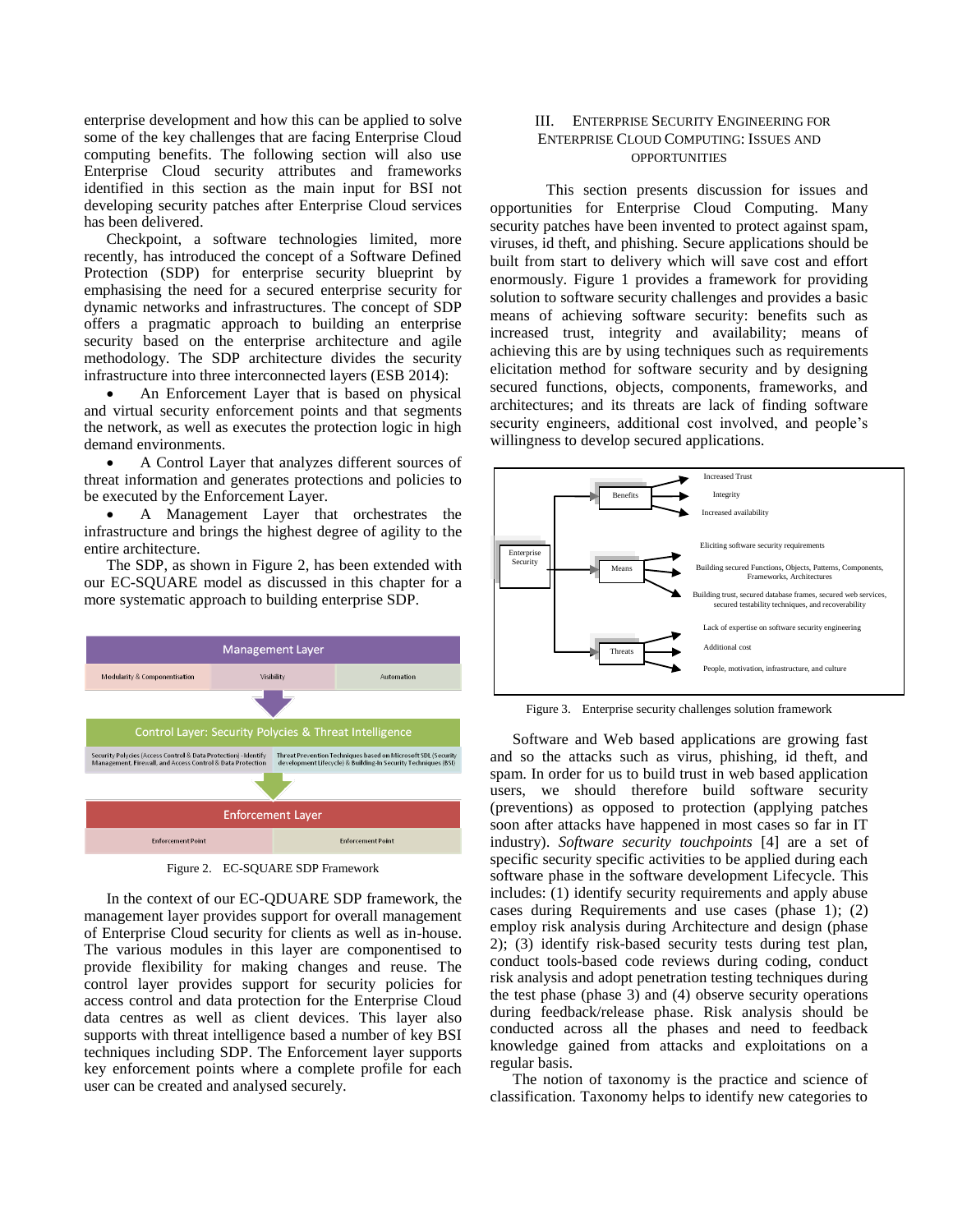shelve and retrieve easily when needed. We know where to find. Castillo [11] defines security as a set of knowledge and tools obtained and developed by means of the observation and the reasoning, systematically structured and of which general principles and laws are deduced to protect the human life and the existing resources. Taxonomy of software security helps to classify techniques and methods, therefore the relevant technique can easily be identified for use. We can also develop a set of specific guidelines which can be used as a checklist for security validation. A kingdom of security considered as a highest group or a top group in the hierarchy. The parameters that affect the kingdom of security are:

- Economical
- Political
- Social
- Functionality

Castillo [11] defines further classify software security engineering and its implementation into two major groups: *software acquisition security* (includes the security specifications in all processes to buy, rent, or interchange software to use in an enterprise) and *enterprises & software development security* (includes the security specifications in all processes to develop information enterprises).

Srinivasan et al. [12] discusses a number of key security taxonomies and challenges for Enterprise Cloud computing. They have divided Enterprise Cloud security into two broad areas: 1) Architectural and Technological Aspects were issues of logical storage segregation and multi-tenancy security issues, identity management, insider attacks, virtualisation and cryptography issues are highlighted; and 2) Process and Regulatory-related issues where governance, insures APIs, SLAs and Trust Management, and Enterprise Cloud Migration issues are identified. These two categories are the key to Enterprise Cloud security challenges. This paper has devoted to addressing Enterprise Cloud data security as the key factor for determining Enterprise Cloud technology. This paper highlights most of the issues and has also provided a number of systematic approaches and solutions to address issues and opportunities including 1) the selected frameworks for Enterprise Cloud security and 2) discussion of the Enterprise Cloud data security with protection mechanisms.

Security-specific enterprises development process methods and techniques shown in this section helps to achieve BSI to traditional enterprises as well as Enterprise Cloud computing applications which needs to be engineered to reap benefits of Enterprise Cloud technology. Our presented work has considered Amazon Enterprise Cloud services as an example for studying the performance of Enterprise Cloud data security. The main reason for choosing Enterprise Cloud data security is that there is little research on this very important issue and data is one of the main reasons that hinders Enterprise Cloud users with respect to building trust.

This section emphasises a rule of thumb to *categorise Enterprise Cloud design principles at the heart of Enterprise Cloud computing as a core principle of service* 

*design* when dealing with developing Enterprise Cloud services. Figure 4 shows a model of the pillars of Enterprise Cloud computing with a triangular model. The central focus is Enterprise Cloud security and data security with corner one as scalability, availability, elasticity, and discoverability of Enterprise Cloud services, corner two for service reuse and integrity, and corner three for measuring and continuously improving security and performance continuously improving security and performance assessments of Enterprise Cloud services.



This model provides a framework for integrating data security and developing build-in Enterprise Cloud security systematically. For example, how do we develop a continuous monitoring strategy for Enterprise Cloud identify management and how do improve from failures? This is one the key aim of this model to build on from experience and user feedback and trails in order for Enterprise Cloud providers to be in a sustainable business of Enterprise Cloud computing. We also need a process by which this model can be established when developing and delivering Enterprise Cloud services. In particular, our aim is to build security in (BSI) right from beginning of service development.

#### IV. DISCUSSION

Section III presents issues and opportunities for Cloud Enterprise security and the selected frameworks including their approaches to the problems and recommendations. This section presents our proposed framework that can address all the issues and concerns described in Section II and III. The Figure 5 shows a process model framework for developing Enterprise Cloud services with BSI simultaneously when developing Enterprise Cloud services. As shown in Figure 5, Enterprise Cloud service development are classified into a number of phases: (1) requirements engineering for Enterprise Cloud services during which time we can identify security related requirements from various stakeholders; (2) conduct business process modeling and simulations (BPM) for each Enterprise Cloud services during which time we can also simulate security aspects and study performance related measures and also introduce a possible number of intrusion and conduct simulations before actual service implementation take place; (3) identify SLAs identifies a number of service level agreements and regulatory and governance related compliances during this time we should be able to separate out security related SLAs and risks; (4) design and develop services during this phase we can